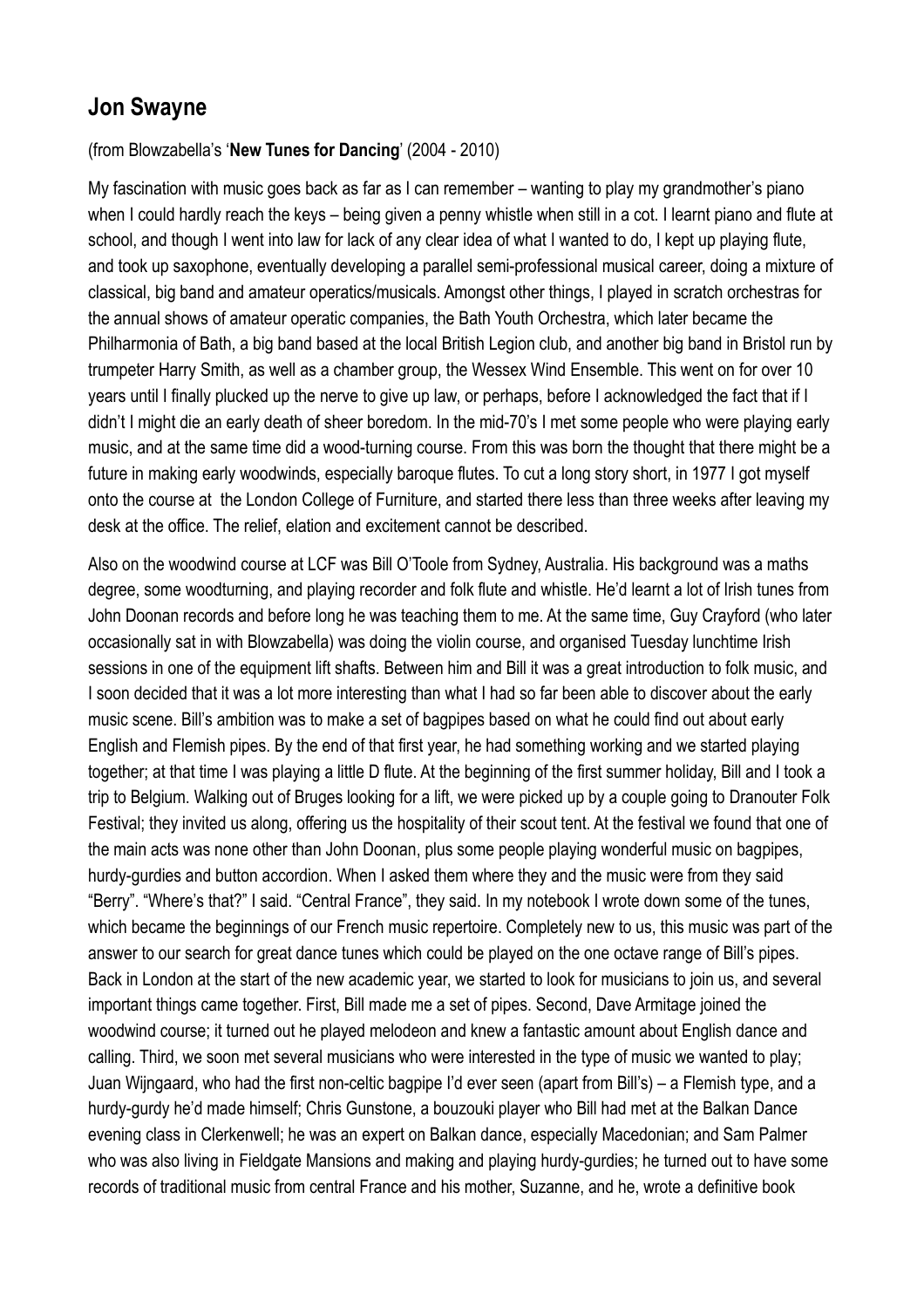about the hurdy-gurdy.

As far as I recall, our first efforts included Bill, Juan, Chris and me, and Juan taught us tunes like Horses Branle, Branle de Bourgogne and Hungaresca, and I can't be sure but I think the first Blowzabella gig was with that line-up. It might have been for Cliff Stapleton's anarchic theatre group the Mountebank Zanies or for a south London student union bash. A clear memory is of the four of us in my car with Juan and Chris in the back giggling over possible names for the band. Both of them delighted in word play, and two of the many suggestions come to mind, The Flying Chaucers and Pita Bread and the Spam Kebabs………. Notes on music and dance arrangements in Bill's immaculate copperplate handwriting in an old notebook of mine show we also played Knife Edge (Bill's name for a tune from a record of the Belgian band Zûnan Planquèts), Rakes of Mallow, Blowzabella, General Toast, Happy Clown, Monk's March. We also had the French and Flemish tunes we'd learnt in Belgium. Later that year, Dave joined us on melodeon and percussion and Sam Palmer on hurdy-gurdy. Dave brought English tunes and Sam loads more French ones, which greatly expanded our repertoire.

At that time we had very little contact with the normal folk circuit; a lot of our playing was for re-enactment events and the summer fairs which were a feature of those years – Hood Fair in Devon, and the Albion Fairs and Rougham Tree Fair in East Anglia. These were a wonderful and magical mixture of street and fringe theatre and unusual music groups. Bill's idea of getting us onto stilts came into its own at these events, because you had a ready-made and mobile stage. I can remember getting the timber (sold for lorry decking) from one of the many east-end woodyards, and knocking them up in the woodwind workshop. That year we made our first trip to Saint Chartier in my old VW bus. I think Sam had told us about it because as a maker, he had a stall there showing his hurdy-gurdies. It seemed like a paradise of good food and wine, beautiful surroundings, masses of new music, dancing till all hours, and best of all, bagpipes and hurdy-gurdies were taken for granted. We also took part in a wonderful manifestation, an explosion of music and theatre called the Festival of Fools. That exceptional theatre group Footsbarn (who are still in existence and have their home near Montlucon in central France) had a lot to do with organising it, I think, and while it usually took place in Europe, that year it toured three venues in the south-west of England, Penzance, Exeter and Woolacombe on the Devon coast; an unforgettable experience. In August Bill sadly had to return to Australia, an interesting consequence of which was that I made my first set of pipes. Bill's pipes were in G/C and he'd bought a melodeon in that key for Dave to play - I vividly remember being struck by the richness of the sound, the first time we tried playing two pipes and melodeon together. When he left for home he took his melodeon with him, which meant that Dave only had his own instrument in D/G so I set about making some pipes in the same key. By the end of 1979 I had a prototype going, and for my final year exhibition in June 1980 I'd completed the first set of Flemish pipes in D, based on the pipes in Pieter Breughel's picture Peasant Dance.

A parallel development in Blowzabella at this time was the interest in Balkan, and especially Macedonian, music. It was Chris who encouraged us in this. He got hold of a Macedonian gaida for me, and we made a tapan (Balkan bass drum). When Bill left, he gave me a pair of Macedonian kavals. We practiced up a repertoire of dance tunes, with Chris on bouzouki, Dave Roberts on tambura, Dave Armitage on tapan, and myself playing gaida and kaval. Chris was in touch with a Balkan enthusiast called Philip Thornton, a somewhat eccentric man who claimed to have travelled with Bela Bartok collecting folk tunes; whether this was so or not, he certainly did have possession of a wonderful collection of women's traditional costume from Macedonia which he said he had brought back in the 50's. These he was willing to lend to us, and Chris persuaded various dancers we met to form a performing dance group. As a dance and music group we were called Izvoren, a name punningly thought up by Chris. In Serbo-Croat it apparently means *source* or *spring*,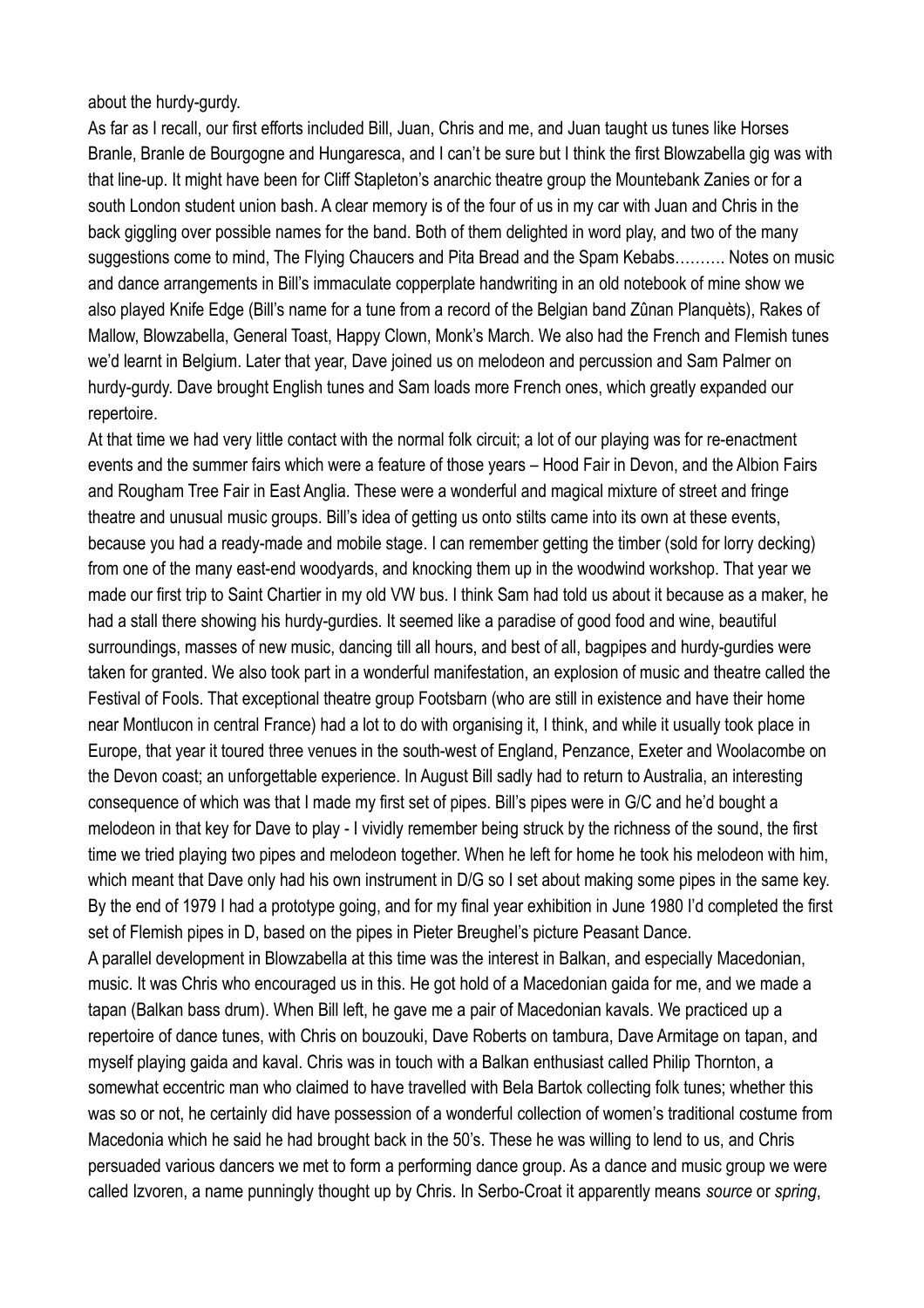whereas Chris would say "Is foreign, geddit?" We gave quite a few performances with full costumes, including Saint Chartier in 1981. Philip Thornton was supposed also to be with us, but I think he distrusted the French water too much and made his excuses.

 When Paul and Cliff (with his G gurdy) joined the band, one result was that the predominant keys once more became G and C, and my thoughts turned to designing an early English bagpipe in G/C. A year or two before I'd bought at auction at Sotheby's an old zampogna which was pitched around A flat. I had the idea of using the high chanter of this as the basis of a chanter in G, since no actual early English bagpipe is known to survive, whereas the zampogna looks as though it has scarcely changed since the 16th century. I evolved a two drone bagpipe based on this and both Paul and I played one in the band for several years. The Flemish pipes were not discarded however, and began to be used more again when thehurdy-gurdy players got instruments in D. I have forgotten what year it was when I first heard an old boxwood Grande Cornemuse being played at St Chartier by (I think) Mic Baudiment, but the sound made an unforgettable impression, and whereas in the very early years it seemed that the prevailing pitch was the Berry pitch of G/C, once the 80's got under way, musicians became more interested in the G/D pitch of the Bourbonnais instruments. The recording Les Ecoliers de St Geneste was a milestone in this respect. I remember Cliff coming back from France with some new Bourbonnais style tunes he had learnt. On the bagpipe front, for several years I had been thinking about and tinkering with the development of a bagpipe more suited to modern British and European repertoire. In 1985 I finally achieved a version of the border pipes in G, which really has been the foundation of my business since, though I have developed it into several other keys. I made a set for Paul in 1986, and it became our standard bagpipe. It enlarged the bagpipe possibilities for the band, and was another step in enriching the band's performance. The same year, I had the honour of being elected Honorary President of the newly formed Bagpipe Society.

The work which I saw and heard at Saint Chartier from makers such as Bernard Blanc and Remy Dubois showed me what could be achieved in quality of workmanship, and beauty of sound and appearance, and had a big influence on my pipe-making. We were also much influenced in our playing by the musicians we heard there; one could mention any number, but I am thinking particularly of people like Jean Blanchard, Eric Montbel, Frederic Paris, and Bernard and Jean-Claude Blanc. Because we were responsible to a large degree for introducing French music into English dance circles, there was the impression that we mainly played French music. This was never actually the case, and on the contrary I think we were well aware of the need to respect our own traditions, and as far as piping was concerned, I was conscious of the need to develop a style appropriate to English music. I should also mention the influence of Saint Chartier on the band from the point of view of the dance experience. It was a real eye-opener in the first year or two to see people dancing *without instructions from a caller*, and to see the importance of couple dances. The callers in the band took this to heart, and I think we resolved thenceforth both to introduce couple dances (which were just as common in the English folk tradition) and to attempt to minimize the impact of "calling" at dances.During the early 80's, Paul's organisational skills came very much to the fore, and it was he who was largely responsible for our first recording in 1982, and for consolidating the progress of the band thereafter. We were the two woodwind players in the group and it was a partnership which was immensely exhilarating, and (since we came from completely different musical backgrounds) one from which I learnt a great deal. I find it very satisfying that in the latest incarnation of the band this musical relationship still continues. Playing in a good dance band to a large audience is an unbeatable experience, and there were lots of great experiences in those years. So when in 1987 I took the decision to leave for reasons of family commitments, it was a terrific wrench. However in 1989 I was free to return. I'd kept in touch with the repertoire, and in the